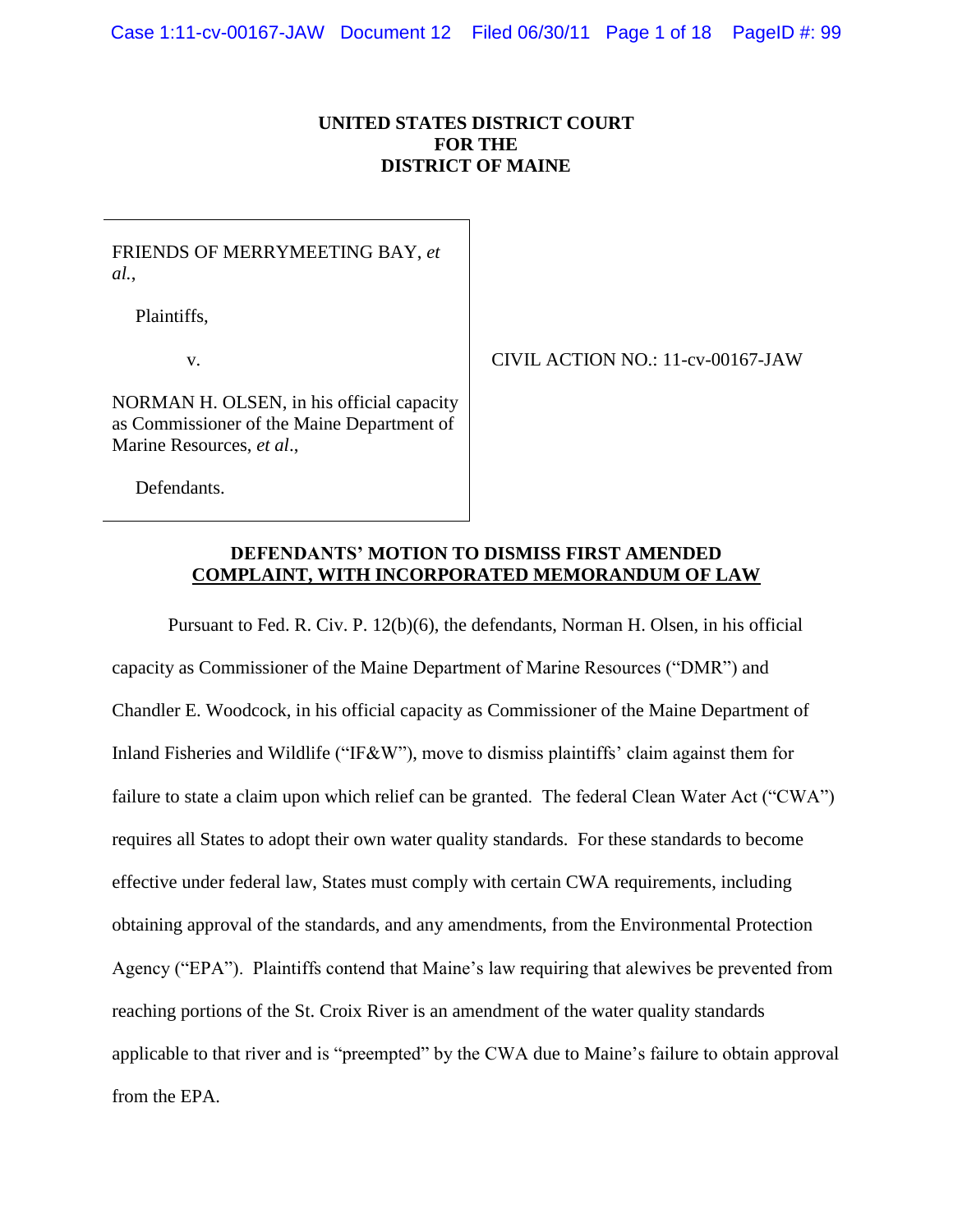Plaintiffs" claim should be dismissed. The CWA explicitly authorizes States to amend their water quality standards, so such amendments cannot be preempted by the CWA. A claim that a State, in amending its standards, did not comply with applicable CWA requirements is not a preemption claim, and none of the three "forms" of preemption applies here. At best, plaintiffs are simply claiming that the State has not complied with the CWA"s procedural requirements. The law restricting alewife access does not trigger the requirements of the CWA, however, because it is not a water quality standard. The law is simply one of countless examples of a State"s routine exercise of its police powers over its wildlife and natural resources, and there is no legal support for the proposition that such laws must be approved by the EPA. Finally, even if the alewife law could somehow be considered an amendment to Maine"s water quality standards, the CWA does not provide plaintiffs with a private cause of action to enforce the CWA"s procedural requirements. Rather, the EPA has exclusive authority to approve and reject amendments to water quality standards, and if plaintiffs' even have a cause of action, it would be against the EPA seeking an order requiring it to review Maine"s alewife law. In further support, the defendants rely upon the following Memorandum of Law:

#### **MEMORANDUM OF LAW**

#### **Statutory Background**

The CWA"s objective is to "restore and maintain the chemical, physical, and biological integrity of the Nation's waters." 33 U.S.C. § 1251(a). As will be discussed in more detail, the CWA contemplates participation by both the federal government and the States. The CWA requires States to adopt water quality standards that "protect the public health or welfare, enhance the quality of water and serve the purposes of [the CWA]." 33 U.S.C. § 1313(a),  $(c)(2)(A)$ . These standards must consist of designated uses of the States' waters and water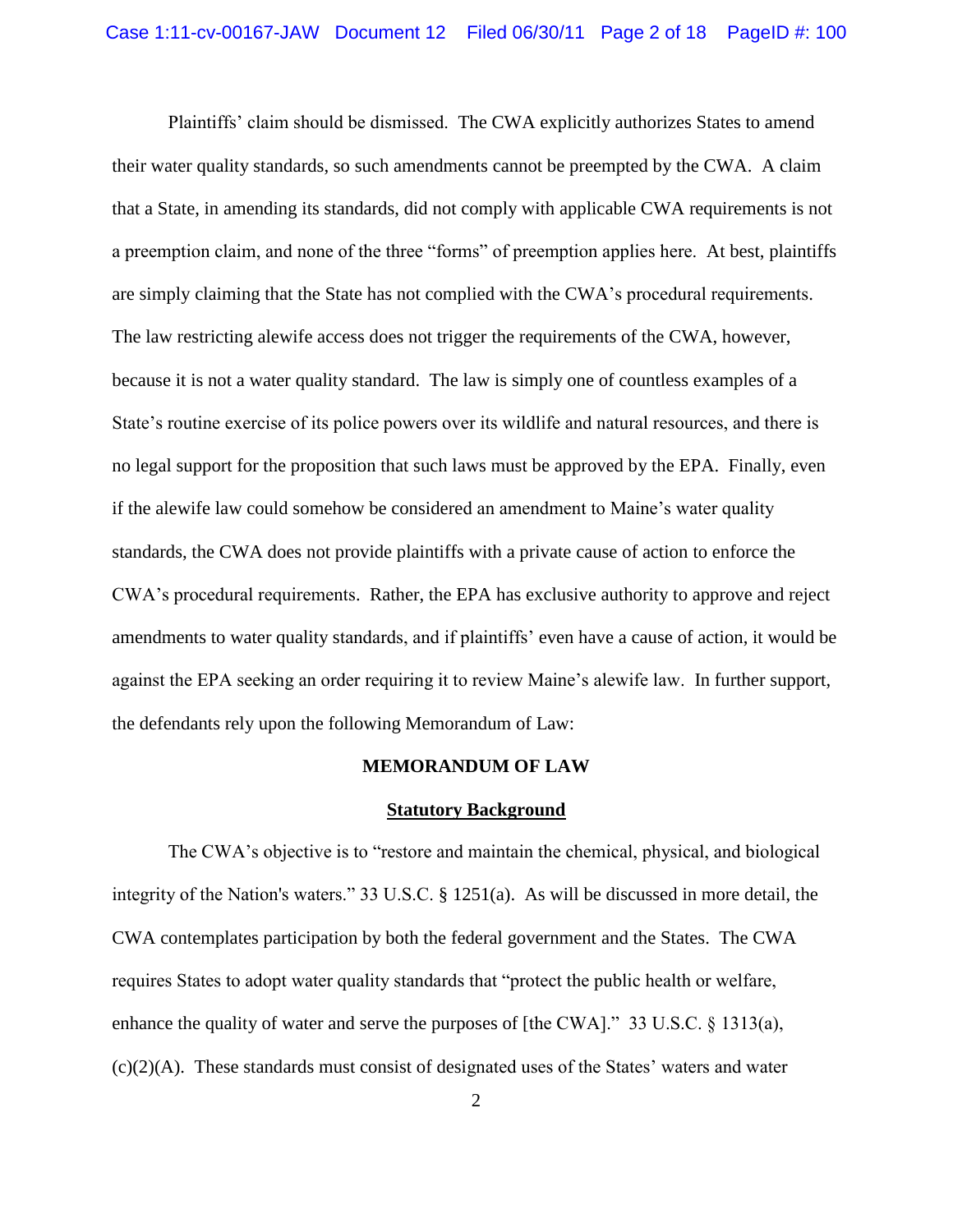quality criteria based on such uses. 33 U.S.C.  $\S$  1313(c)(2)(A). The standards must also include an "antidegradation" policy to ensure that "existing instream water uses and the level of water quality necessary to protect the existing uses shall be maintained and protected." 40 C.F.R. § 131.12.

Whenever a State revises or adopts a new water quality standard, the State must submit it to the EPA for approval. 33 U.S.C. § 1313(c)(2)(A). If within sixty days of submission the EPA determines that the standard meets the applicable requirements of the CWA, the standard then becomes the applicable water quality standard for purposes of the CWA. 33 U.S.C. § 1313(c)(3); 40 C.F.R. § 131.21. If the EPA determines that the new or revised standard is not consistent with the applicable requirements, the EPA must notify the State and specify the changes needed to assure compliance with the requirements of the CWA. *Id*. If the State does not adopt the changes within ninety days of notification, the EPA must itself promulgate an appropriate water quality standard. 33 U.S.C. § 1313(c)(3), (4). Additionally, a State may not remove the designated use of protection and propagation of fish, shellfish and recreation in and on the water without first conducting a use attainability analysis ("UAA"), and may not remove any designated use that is an existing use. 40 C.F.R. § 131.10(h), (j). Finally, where waters are meeting their designated uses, water quality standards can be revised only in compliance with the State's antidegradation policy. 33 U.S.C. § 1313(d)(4)(B).

The CWA has a provision authorizing citizen suits. 33 U.S.C. § 1365. Under this provision, "any citizen may commence a civil action . . . against any person . . . who is alleged to be in violation of (A) an effluent standard or limitation under [the CWA] or (B) an order issued by the [EPA"s] Administrator or a State with respect to such a standard or limitation." 33 U.S.C. § 1365(a)(1). Additionally, the provision authorizes citizens to sue the EPA"s Administrator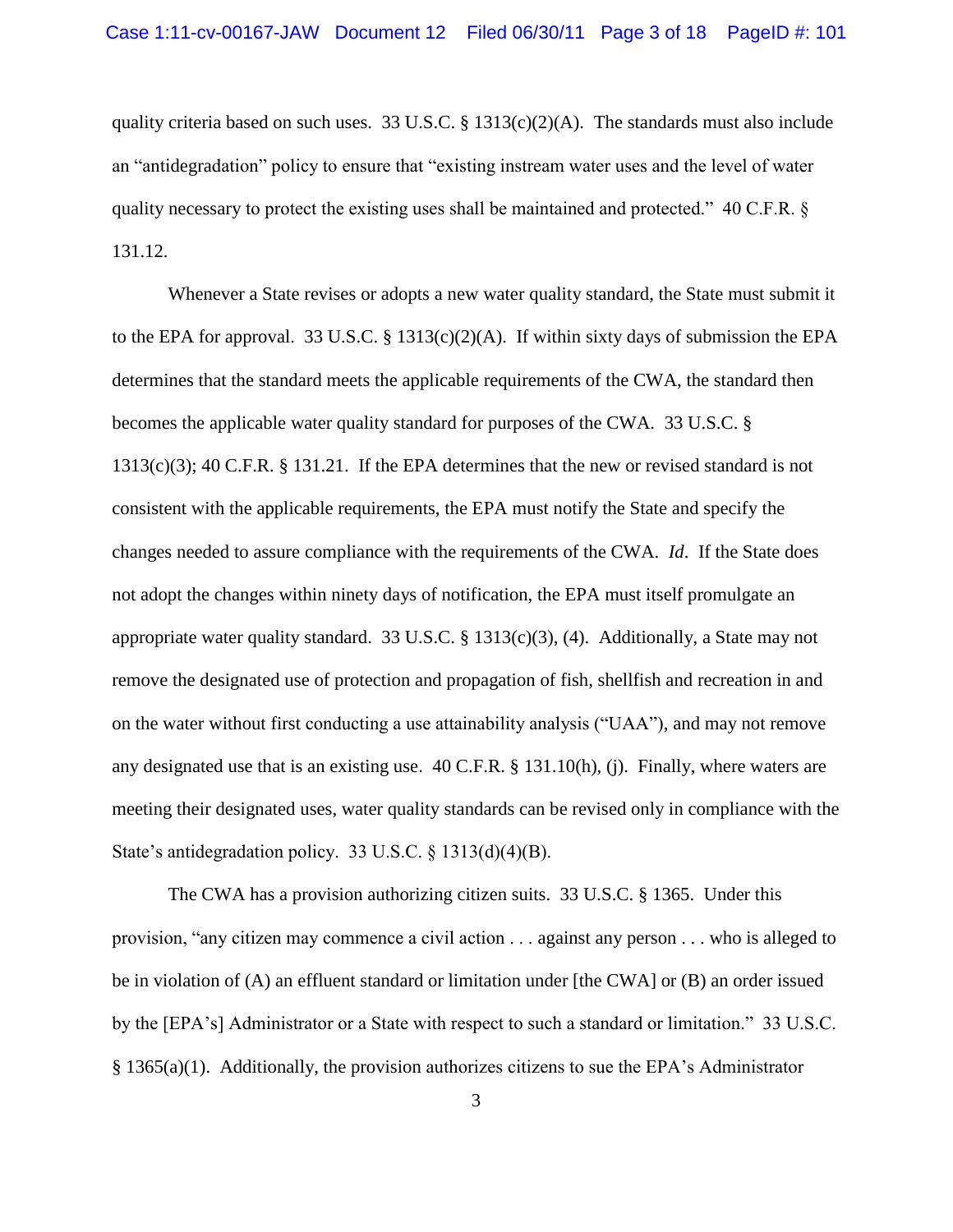"where there is alleged a failure of the Administrator to perform any act or duty under [the CWA] which is not discretionary with the Administrator." 33 U.S.C. § 1365(a)(1). Notably, this provision does not authorize citizen suits against States that are alleged to have unlawfully revised their water quality standards.

As directed by the CWA, Maine, through its Water Classification Law, has established comprehensive water quality standards. 38 M.R.S. §§ 464-470. This law classifies individual water bodies (38 M.R.S. §§ 467-470) and establishes standards for each classification. 38 M.R.S. § 465-465-C. Generally, the surface waters of the St. Croix River basin above the Grand Falls dam are classified as AA, A and B (for river sections) and GPA (for lake sections). 38 M.R.S. § 467(13). All four classifications require that the waters be of such quality that they are suitable for the designated uses of drinking water after disinfection or treatment, recreation in and on the water, fishing, agriculture, navigation, and as habitat for fish and other aquatic life. 38 M.R.S. §§ 465(1), (2), (3), 465-A(1)(A). Except for Class AA river sections, these waters must also be suitable for industrial process and cooling water supply and hydroelectric power generation except as prohibited by 12 M.R.S. § 403. *Id.* As required by the CWA, Maine"s water quality standards contain an antidegradation policy. 38 M.R.S.  $\S$  464(4)(F)(1).

### **Relevant Alleged Facts<sup>1</sup>**

Alewives and blueback herring are anadromous fish that spend the majority of their lives at sea but return to freshwater to spawn. Complaint, ¶ 41. Under Maine law, both species are referred to collectively as "alewives." 12 M.R.S. § 6001(1-A). Alewives are native to Maine

 $\overline{a}$ 

 $<sup>1</sup>$  The State Defendants dispute some of the alleged facts, but take them as true for purposes of this motion to</sup> dismiss. See Alternative Energy, Inc. v. St. Paul Fire and Marine Ins. Co., 267 F.3d 30, 33 (1<sup>st</sup> Cir. 2001).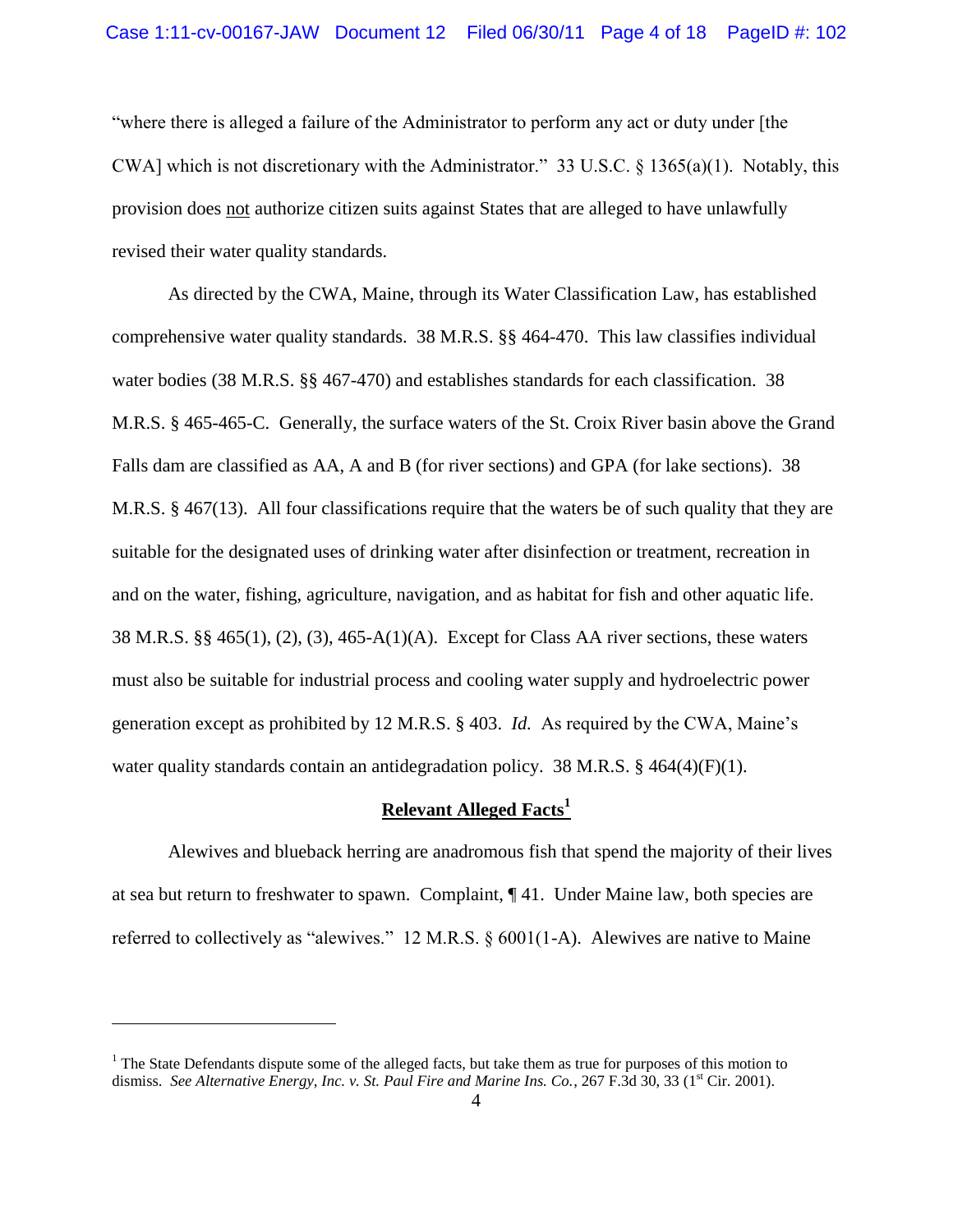rivers and play an important role by serving as prey for a large variety of fish, birds, and sea and land mammals, and by providing cover for migrating Atlantic salmon that might otherwise be preyed upon by eagles and ospreys. *Id*., ¶¶ 42-43. The alewife population has "plummeted" during the last 200 years as a result of dams, pollution and overfishing. *Id*., ¶ 45. Both Maine and the federal government have stated that it is important to restore the alewife population in Maine. *Id*., ¶ 45.

In 1915, a dam was constructed on the St. Croix River at Grand Falls. *Id*., ¶ 46. The dam is currently owned by Woodland Pulp LLC. *Id*., ¶ 47. In 1964, a fishway was constructed at the Grand Falls dam, and this fishway "greatly improved alewife passage on the St. Croix and resulted in a resurgence of the anadromous alewife population." *Id*., ¶ 50. Between 1981 and 1987, the number of alewives returning to the St. Croix from the Atlantic Ocean increased from 169,000 to 2,625,000 fish. *Id*.

In the mid-1980s, there was a decline in the number of smallmouth bass caught in Spednick Lake, a large lake located in the upper portion of the St. Croix watershed above the Grand Falls dam. *Id*., ¶ 51. Sport-fishing guides believed that this decline was related to the increase in alewives, and a bill was introduced that would have prevented DMR and IF&W from initiating new alewife restoration on the St. Croix. *Id*. DMR and IF&W opposed the bill, stating that 1) alewives are a valuable resource for commercial fishermen and an important forage species for birds and freshwater gamefish, 2) alewives had not had a detrimental effect on freshwater species in other Maine rivers, and 3) the reasons for the decline of the bass population were uncertain. *Id*. The bill was amended, and, as enacted, it required DMR and IF&W to block alewife passage at both the Grand Falls dam and at the downstream Woodland dam. *Id*., ¶ 52. Subsequently, DMR and IF&W entered into an agreement with the owner of the Grand Falls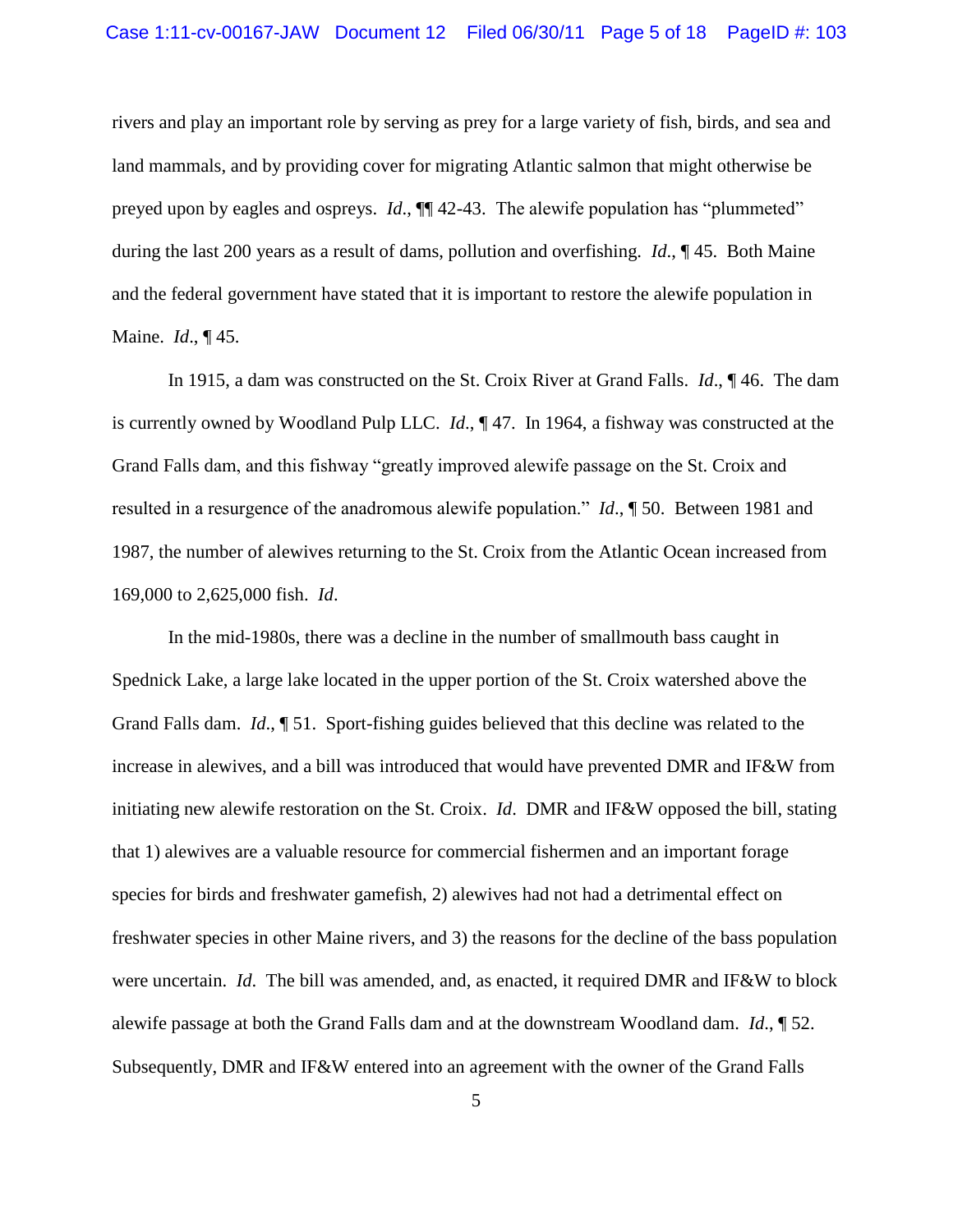dam to close the dam"s fishways to alewives. *Id*., ¶ 53. By restricting alewives" access to spawning grounds, the law caused a "precipitous decline" in the alewife population. *Id*., ¶ 54.

Subsequently, studies showed that alewives do not negatively impact the smallmouth bass population. *Id*., ¶¶ 55-56. In March 2008, a bill was introduced to repeal the law that closed the fishways at the Grand Falls and Woodland dams to alewives. *Id*., ¶ 57. The bill was amended, and, as enacted, the law (referred to here as the "2008 Alewife Law") required IF&W to ensure that the Woodland dam"s fishway be opened to alewives but that the Grand Falls dam"s fishway continue to be closed to alewives. *Id*., ¶ 58. By keeping this fishway closed, 98 percent of the alewives" spawning and nursery habitat in the St. Croix River basin has been eliminated. *Id*., ¶ 61.

### **Argument**

Plaintiffs claim that the 2008 Alewife Law is "preempted" by the CWA because it allegedly revises Maine"s water quality standards and was never submitted to the EPA for review and approval, as is required under the CWA for revisions to water quality standards. Complaint, ¶¶ 1, 5, 8, 63-74. This preemption claim make no sense given that the CWA creates a joint statefederal program and explicitly requires States to enact and amend their own water quality standards, subject to review and approval by the EPA. Thus, none of the "forms" of preemption apply here. To the extent that plaintiffs are claiming that Maine violated the CWA by not obtaining the EPA"s approval of the 2008 Alewife Law, the claim still should be dismissed. First, the law restricting alewife access to portions of the St. Croix did not revise any water quality standard. Second, even if it did, and even if Maine did violate the CWA, plaintiffs do not have a private cause of action against the State to enforce provisions relating to the establishment and revision of water quality standards.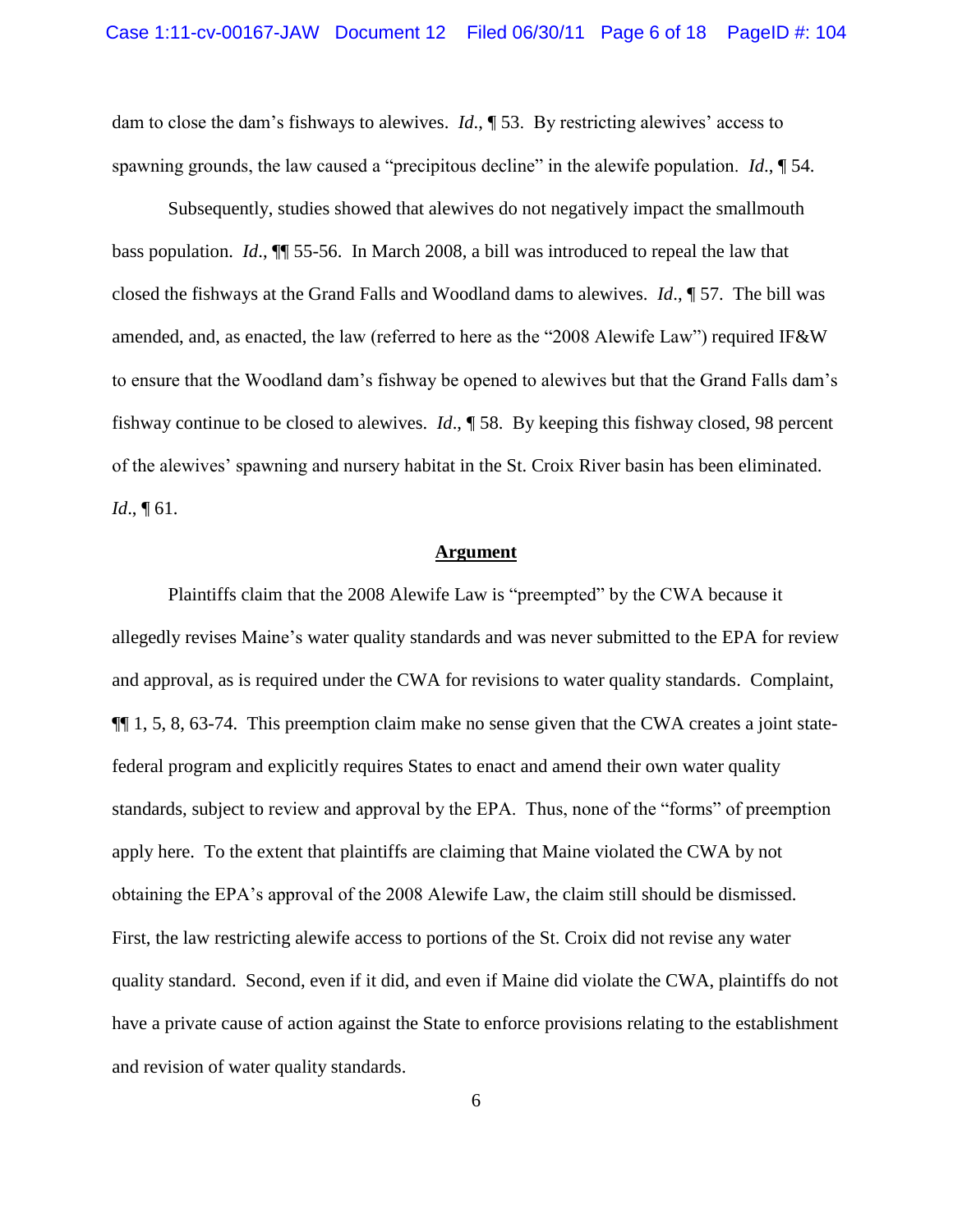### *I. The 2008 Alewife Law Is Not "Preempted" by the CWA.*

The Supremacy Clause, U.S. Const., Art. VI, cl. 2, invalidates state laws that "interfere with, or are contrary to," federal law. *Gibbons v. Ogden,* 22 U.S. 1, 211 (1824). Federal law may supersede state law in three different ways: 1) Congress can include language in the law that expressly preempts certain state laws; 2) the law can create a scheme of regulation that is so comprehensive that it essentially "occupies the field" and leaves no room for state regulation; or 3) the state law actually conflicts with federal law. *See, e.g., Hillsborough County, Florida. v. Automated Medical Laboratories*, *Inc*., 471 U.S. 707, 713 (1985); *Weaver's Cove Energy, LLC v. Rhode Island Coastal Resources Management Council*, 589 F.3d 458, 472-73 (1<sup>st</sup> Cir. 2009); *Hartford Enterprises, Inc. v. Coty*, 529 F.Supp.2d 95, 100-02 (D. Me. 2008). Even if the 2008 Alewife Law is an amendment to Maine"s water quality standards – and, as discussed below, it is not – the CWA explicitly authorizes such amendments, and an amendment is not "preempted" simply because a State does not comply with the CWA"s procedural requirements.

### *A. The Court Should Begin With the Presumption that the 2008 Alewife Law is Not Preempted.*

"Preemption is strong medicine, not casually to be dispensed." *Grant's Dairy--Maine, LLC v. Commissioner of Maine Dept. of Agriculture, Food & Rural Resources*, 232 F.3d 8,  $18 (1<sup>st</sup> Cir. 2000)$ . In cases "where federal law is said to bar state action in fields of traditional state regulation," courts start with the presumption ""that the historic police powers of the States were not to be superseded by the Federal Act unless that was the clear and manifest purpose of Congress."" *New York State Conf. of Blue Cross & Blue Shield Plans v. Travelers Ins. Co.*, 514 U.S. 645, 655 (1995) (quoting *Rice v. Santa Fe Elevator Corp*., 331 U.S. 218, 230 (1947)); *see*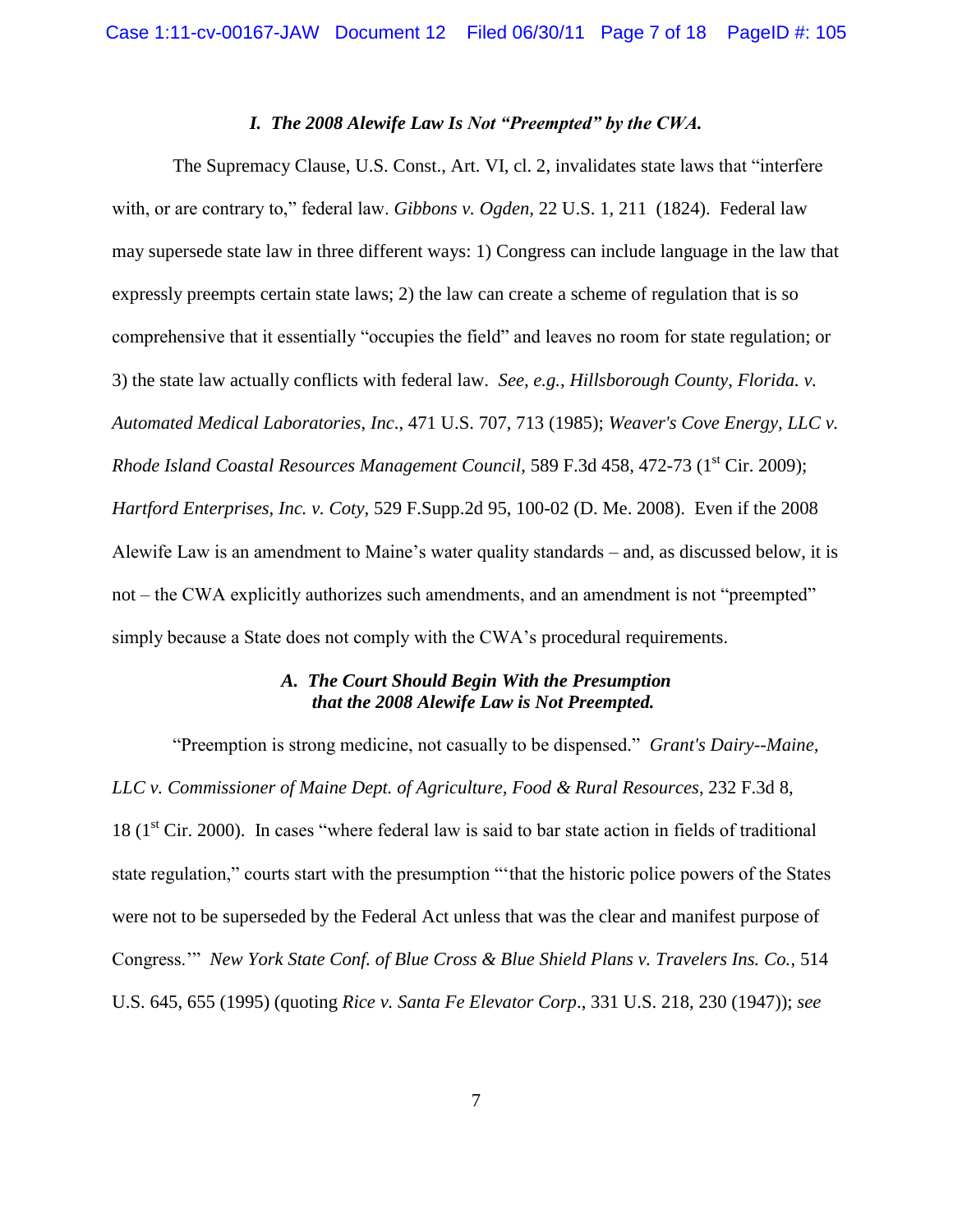*also California Div. of Labor Stds. Enforcement v. Dillingham Constr.*, *N.A*., 519 U.S. 316, 325  $(1997)<sup>2</sup>$  This presumption applies here.

More than 100 years ago, the Supreme Court recognized that management of wildlife is squarely within the police powers of the States. *Geer v. Connecticut*, 161 U.S. 519 (1896). Federal courts continue to recognize the States' authority to regulate wildlife within their borders. *See, e.g., Baldwin v. Fish and Game Commission of Montana*, 436 U.S. 371, 391 (1978); *Kleppe v. New Mexico*, 426 U.S. 529, 545 (1976) ("Unquestionably the States have broad trustee and police powers over wild animals within their jurisdictions."); *Lacoste v. Department of Conservation of State of Louisiana*, 263 U.S. 545, 552 (1924) ("Protection of the wild life of the state is peculiarly within the police power, and the state has great latitude in determining what means are appropriate for its protection."); *Wyoming v. United States*, 279 F.3d 1214, 1226 (10<sup>th</sup> Cir. 2002); *Pacific Northwest Venison Producers v. Smitch*, 20 F.3d 1008, 1013 ( $9<sup>th</sup>$  Cir. 1994) ("Clearly, the protection of wildlife is one of the state's most important interests."). The Court should presume, then, that Congress, in passing the CWA, did not intend to preempt States from exercising their traditional power to regulate wildlife.

Further, while perhaps not as strong as a presumption against preemption, States are less likely to be preempted by federal statutes that specifically contemplate State participation. *See* 

 $\overline{a}$ 

<sup>2</sup> This presumption against preemption applies even when there is an express preemption clause. *Massachusetts Ass'n of HMOs v. Ruthardt*, 194 F.3d 176, 179 (1st Cir. 1999). Further, "the familiar assumption that preemption will not lie absent evidence of a clear and manifest congressional purpose must be applied not only when answering the threshold question of whether Congress intended any preemption to occur, but also when measuring the reach of an explicit preemption clause." *Id.* (emphasis in original). Accordingly, express preemption provisions must be narrowly construed. *See Medtronic, Inc. v. Lohr*, 518 U.S. 470, 485 (1996) (applying presumption against preemption to narrowly construe express preemption provision "is consistent with both federalism concerns and the historic primacy of state regulation of matters of health and safety"); *Air Conditioning & Refrigeration Inst. v. Energy Res. Conservation & Dev. Comm'n*, 410 F.3d 492, 496 (9th Cir. 2005) ("This presumption against preemption leads us to the principle that express preemption statutory provisions should be given a narrow interpretation.").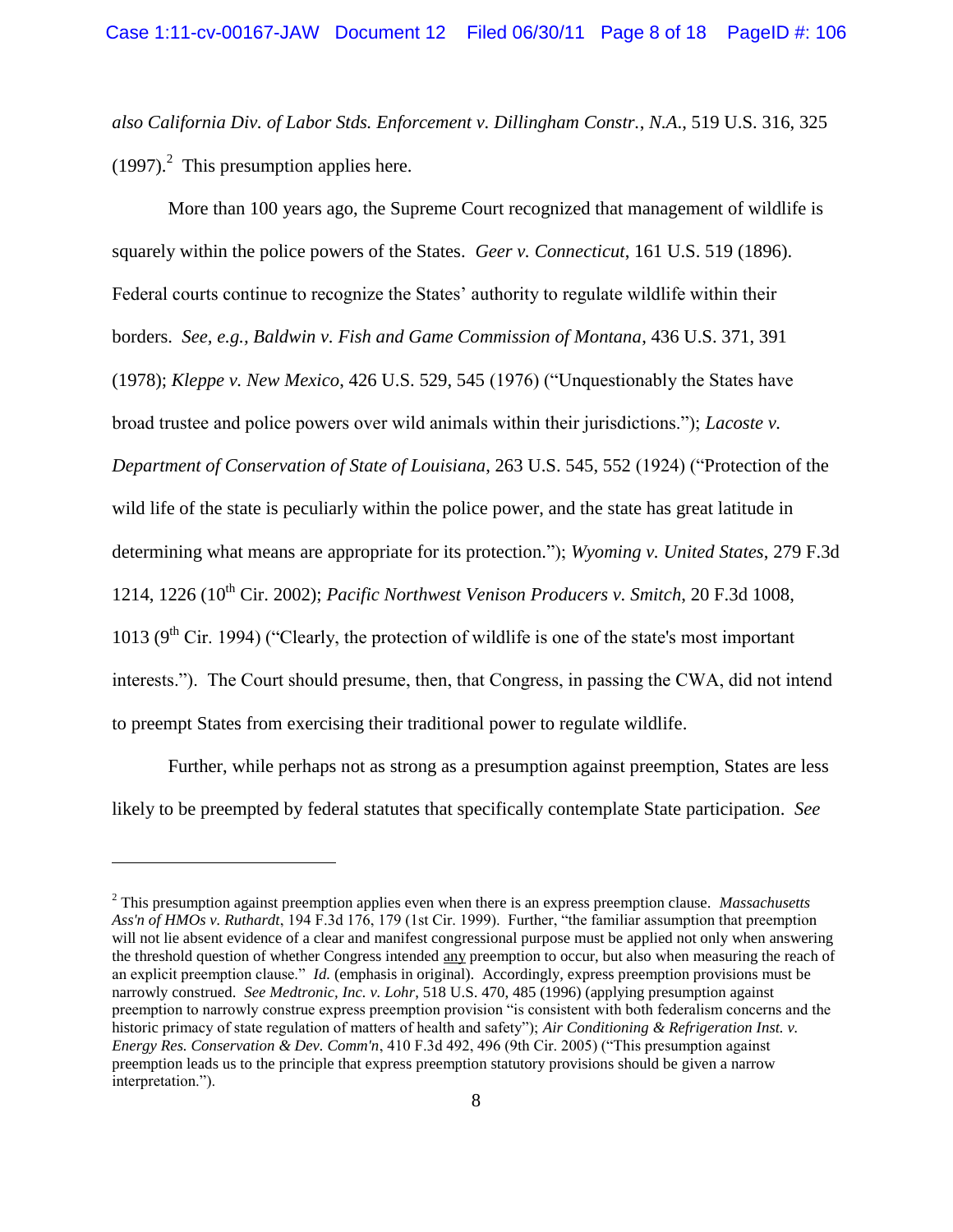*New York State Dept. of Social Services v. Dublino*, 413 U.S. 405, 421 (1973) ("Where coordinate state and federal efforts exist within a complementary administrative framework, and in the pursuit of common purposes, the case for federal pre-emption becomes a less persuasive one."). As the First Circuit has noted, the principle that preemption should never be applied "casually" is "especially true" when the federal statute at issue utilizes "cooperative federalism." *Pharmaceutical Research and Mfrs. of America v. Concannon, 249 F.3d 66, 75 (1<sup>st</sup> Cir. 2001).* The CWA is just such a statute. *Southern Ohio Coal Co. v. Dept. of Interior*, 20 F.3d 1418, 1427 ( $6<sup>th</sup>$  Cir. 1994) ("[T]he CWA sets up a system of 'cooperative federalism,' in which states may choose to be primarily responsible for running federally-approved programs."); *see also National Min. Ass'n v. Fowler*, 324 F.3d 752, 756 (D.C. Cir. 2003) (citing the CWA as an example of a "cooperative federalism" statute); *Pennsylvania Federation of Sportsmen's Clubs, Inc. v. Hess*, 297 F.3d 310, 330 ( $3<sup>rd</sup>$  Cir. 2002) (same). Further, when it comes to establishing water quality standards, it is the States that have the "primary role," and EPA's "sole function" is to "review those standards for approval." *Natural Resources Defense Council, Inc. v. EPA,* 16 F.3d 1395, 1401 ( $4<sup>th</sup>$  Cir. 1993). Finally, the CWA itself declares that "[i]t is the policy of the Congress to recognize, preserve and protect the primary responsibilities and rights of States to prevent, reduce, and eliminate pollution. . . and to consult with the [EPA] in the exercise of [its] authority under [the CWA]." 33 U.S.C. § 1251(b) (emphasis added). Given that the CWA gives States a major, if not starring, role, it is far less likely that the CWA preempts State action.

### *B. The 2008 Alewife Law is Not Expressly Preempted by the CWA.*

"Express preemption occurs when Congress states in the text of legislation that it intends to preempt state legislation in the area." *EEOC v. Massachusetts*, 987 F.2d 64, 67-68 (1<sup>st</sup> Cir. 1993); *see also Grant's Dairy--Maine,* 232 F.3d at 15 ("Express preemption occurs only when a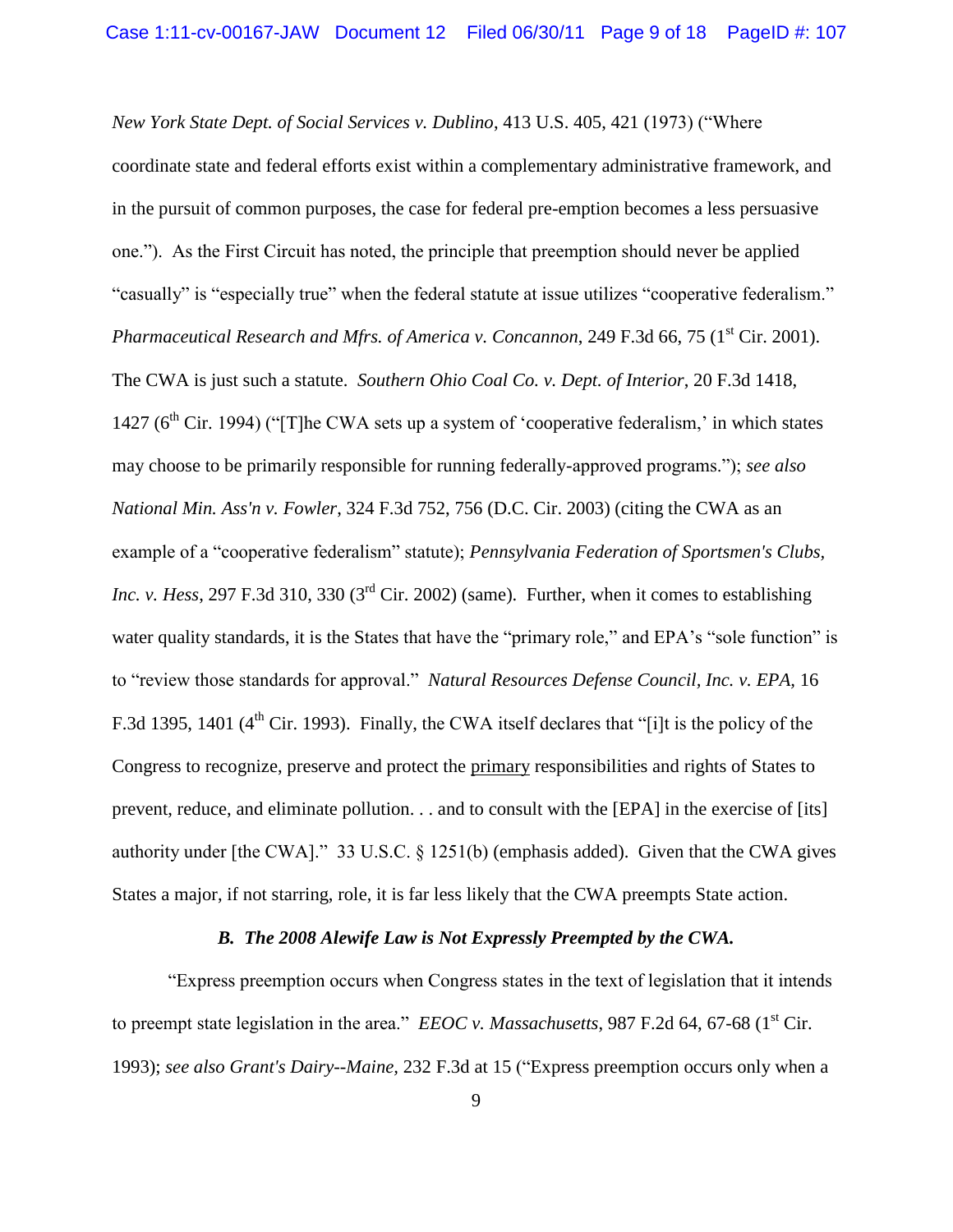federal statute explicitly confirms Congress's intention to preempt state law and defines the extent of that preclusion."). Frequently, federal laws expressly declare that they "preempt" certain state laws, unambiguously using that very word. *See, e.g.,* 2 U.S.C. § 453(a); 6 U.S.C. § 488g(b); 17 U.S.C. § 912(c); 18 U.S.C. § 2710(f); 20 U.S.C. § 6735(a). Or, a federal law may declare that it "supersedes" certain state laws. 15 U.S.C.  $\S$  6603(e); 21 U.S.C.  $\S$  1603(c)(1); 42 U.S.C. § 6297(a)(1). A federal law may declare that states may not "enact or enforce" certain laws. 15 U.S.C. § 376a(e)(5)(A); 23 U.S.C. § 102(a); 49 U.S.C. § 13902(b)(4); 49 U.S.C. §  $41713(b)(1)$ . A federal law may declare that "no state . . . may regulate" in certain areas. 7 U.S.C. § 7756(a); 47 U.S.C. § 332(c)(7)(B)(iv).

While certainly Congress is not required to use specific words or phrases when expressing its intent to preempt state law, the CWA contains nothing that could be considered an express preemption provision. The CWA does not declare that any state laws are preempted, are superseded, or are otherwise without effect. It does not declare that States may not enact or enforce any laws, nor does it say that states may not regulate in any particular area. In fact, if anything, the CWA expressly preserves state regulatory authority. The CWA states that "[e]xcept as expressly provided," nothing in the CWA shall "be construed as impairing or in any manner affecting any right or jurisdiction of the States with respect to the waters (including boundary waters) of such States." 33 U.S.C. § 1370.

It is true that the CWA requires States to submit amendments of their water quality standards to the EPA for approval. 33 U.S.C. § 1313(c). This is not an express preemption provision, however, but merely a provision governing the procedural requirements that must be met in order for a State's standard to become, as a matter of federal law, "the water quality standard for the applicable waters of that State." 33 U.S.C. § 1313(c)(3). Moreover, the CWA is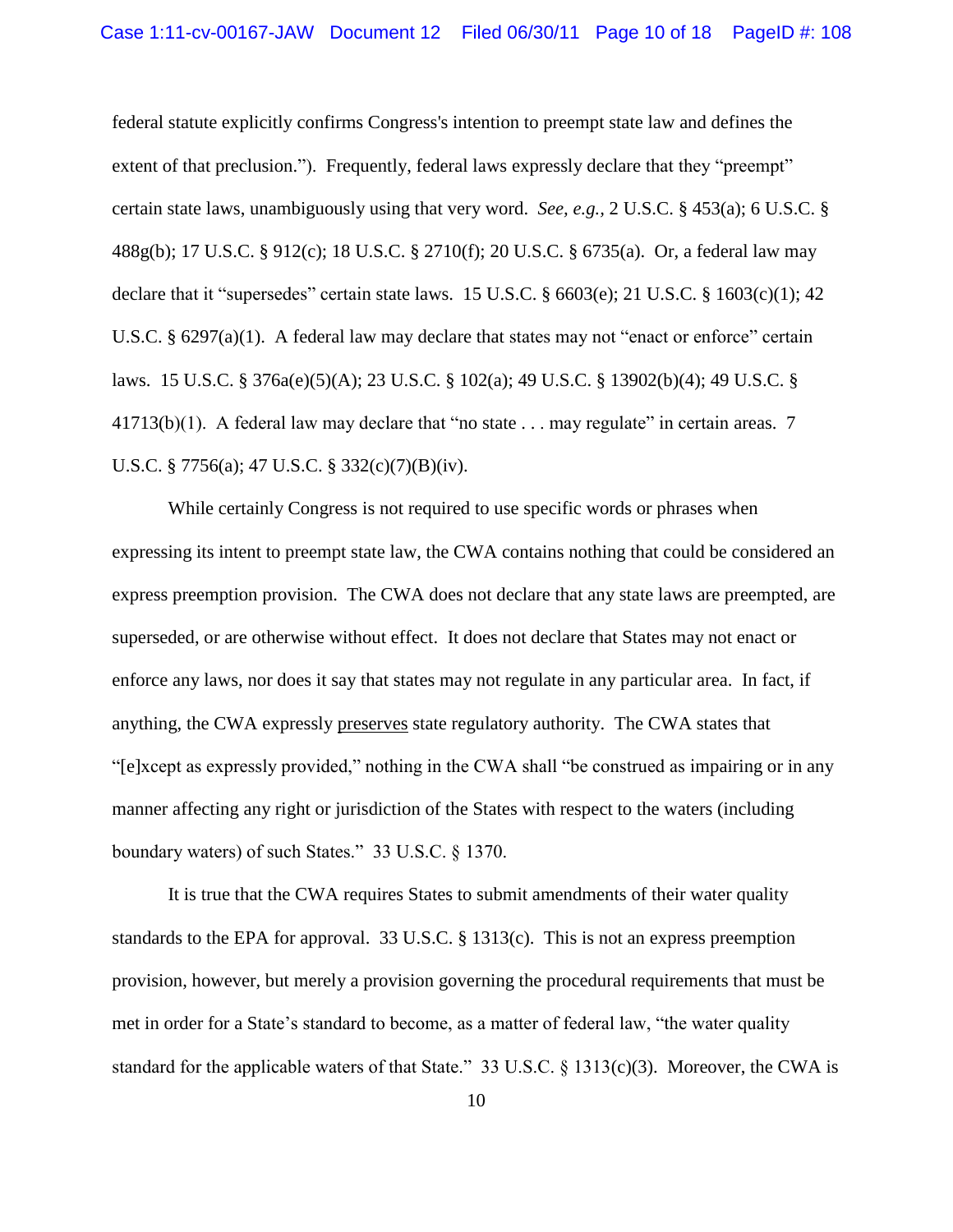silent with respect to the status of unapproved state standards as a matter of state law.

Presumably, then, an unapproved state water quality standard can still be enforced by the State and is not expressly preempted by the CWA. Finally, even when the EPA rejects a state water quality standard, the CWA does not declare the standard to be void or unenforceable. Instead, the CWA requires the EPA to itself promulgate the water quality standard. 33 U.S.C. § 1313(c)(3). While a standard promulgated by the EPA could conceivably preempt a State"s standard, plaintiffs do not allege that the EPA has promulgated any such standard.

### *C. The CWA Does Not Occupy the Field of Wildlife and Natural Resource Regulation.*

In the absence of express pre-emptive language, Congress's intent to pre-empt all state laws in a particular area may be inferred where the scheme of federal regulation is sufficiently comprehensive to make reasonable the inference that Congress "left no room" for supplementary state regulation. *Rice,* 331 U.S. at 230. Pre-emption of an entire field also will be inferred where the field is one in which "the federal interest is so dominant that the federal system will be assumed to preclude enforcement of state laws on the same subject." *Id*. Far from occupying the field, "[t]he Clean Water Act anticipates a partnership between the States and the Federal Government, animated by a shared objective: "to restore and maintain the chemical, physical, and biological integrity of the Nation's waters."" *Arkansas v. Oklahoma*, 503 U.S. 91, 101 (1992) (emphasis added). As discussed above, the CWA provides for significant state participation and makes States primarily responsible for promulgating water quality standards. Clearly, Congress did not intend to occupy the field. *See Concannon,* 249 F.3d at 74 n.6 ("Nor is the doctrine of "field" preemption relevant, as Medicaid is a cooperative federal and state program.").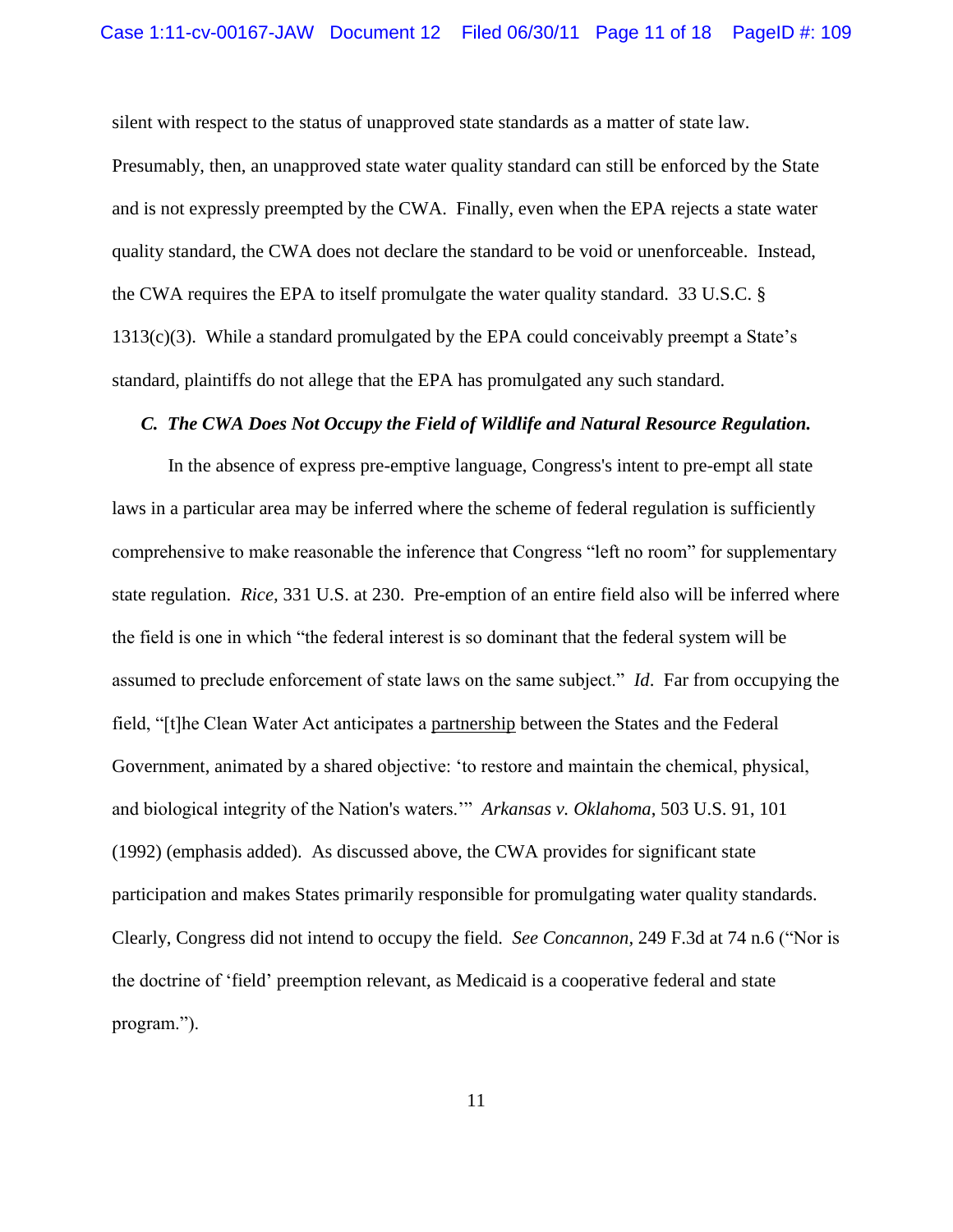### *D. The 2008 Alewife Law Does Not Conflict With the CWA.*

Under "conflict preemption," "state law is preempted to the extent that it actually conflicts with federal law*." Pacific Gas and Elec. Co. v. State Energy Resources Conservation & Development Com'n*, 461 U.S. 190, 204 (1983). "Such a conflict arises when "compliance with both federal and state regulations is a physical impossibility' or where state law 'stands as an obstacle to the accomplishment and execution of the full purposes and objectives of Congress."" *Id*. (quoting *Florida Lime & Avocado Growers, Inc. v. Paul*, 373 U.S. 132, 142-43 (1963); *Hines v. Davidowitz*, 312 U.S. 52, 67 (1941)); *see also Weaver's Cove Energy, LLC v. Rhode Island Coastal Resources Management Council*, 589 F.3d 458, 472-73 (1<sup>st</sup> Cir. 2009). Plaintiffs allege that the 2008 Alewife Law "conflicts" with the CWA because 1) it is a "revised water quality standard" and was not submitted to, or approved by, the EPA; 2) the Law changed the designated use of the St. Croix River without a UAA; and 3) the Law violates "the CWA"s anti-degradation policy, which prohibits elimination of existing uses and the weakening of water quality standards." Complaint, ¶ 75. These, though, are not allegations of conflict, but instead allegations that Maine violated the CWA by purportedly amending its water quality standards without complying with the CWA's requirements.

Certainly, it is not impossible for an entity to comply with both the 2008 Alewife Law and the CWA. The State"s blockage of alewives has no impact on the ability of persons to comply with the CWA"s requirements. Nor does the 2008 Alewife Law stand as an obstacle to the achievement of Congress"s objectives. Assuming for the sake of argument that the Law is a revised water quality standard, Congress has made the States primarily responsible for promulgating water quality standards. *Natural Resources Defense Council,* 16 F.3d at 1401.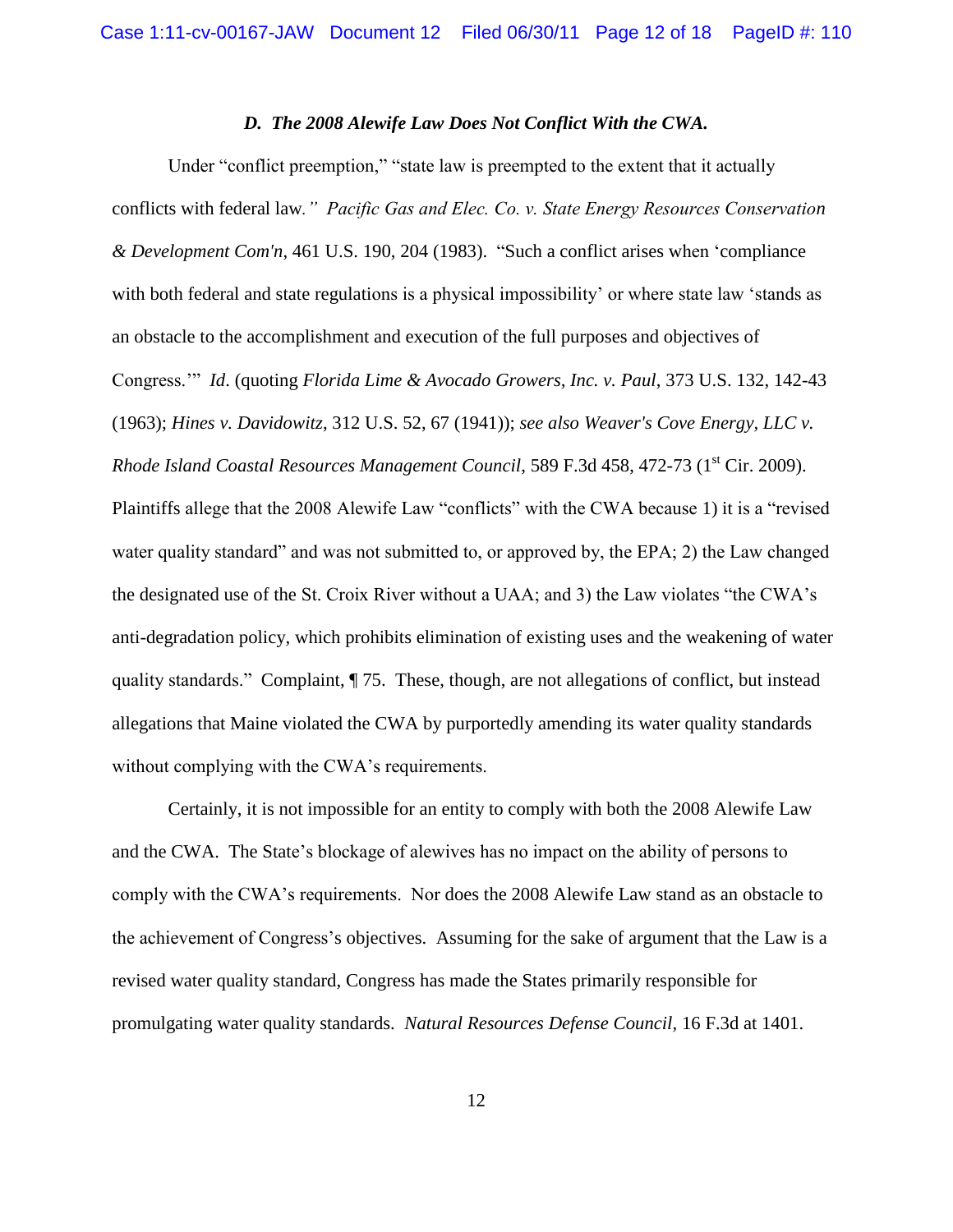Maine cannot be interfering with Congress' objectives by doing that which Congress has required it to do.

# *II. Because the 2008 Alewife Law Is Not an Amendment to Maine's Water Quality Standards, It is Neither Preempted By, Nor Violates, the CWA.*

To the extent plaintiffs are not claiming preemption but instead are claiming that Maine violated the CWA by not obtaining the EPA"s approval of the 2008 Alewife Law or complying with other CWA requirements, their claim still fails. Such a claim is necessarily predicated on plaintiffs" assertion that the Law is an amendment to Maine"s water quality standards, and this assertion is plainly wrong. Moreover, if the Court rejects defendants' argument in Section I and holds that amendments to State water quality standards are "preempted" by the CWA if the CWA"s requirements are not followed, the 2008 Alewife Law would nevertheless not be preempted. Just like a claim that Maine violated the CWA, plaintiffs" claim that Maine is preempted is predicated on the incorrect assertion that the Law amended Maine"s water quality standards.

As plaintiffs note, state water quality standards must consist of designated uses of the water body and criteria to protect such uses. Complaint,  $\sqrt{27}$  (citing 33 U.S.C. § 1313(c)(2)(A); 40 C.F.R. § 131.2)). Maine has promulgated such standards for the St. Croix River. 38 M.R.S. § 467(13). Designated uses include drinking water after treatment, recreation in and on the water, fishing, agriculture, industrial process and cooling water supply, hydroelectric power generation, navigation, and as habitat for fish and other aquatic life. 38 M.R.S. §§ 465(1), (2), (3), 465- A(1)(A). The standards also include criteria to protect those uses. *Id*. The 2008 Alewife Law does not revise these standards. The designated uses and criteria for protecting these uses remain exactly the same. The fact that the Law prohibits alewives from accessing certain portions of the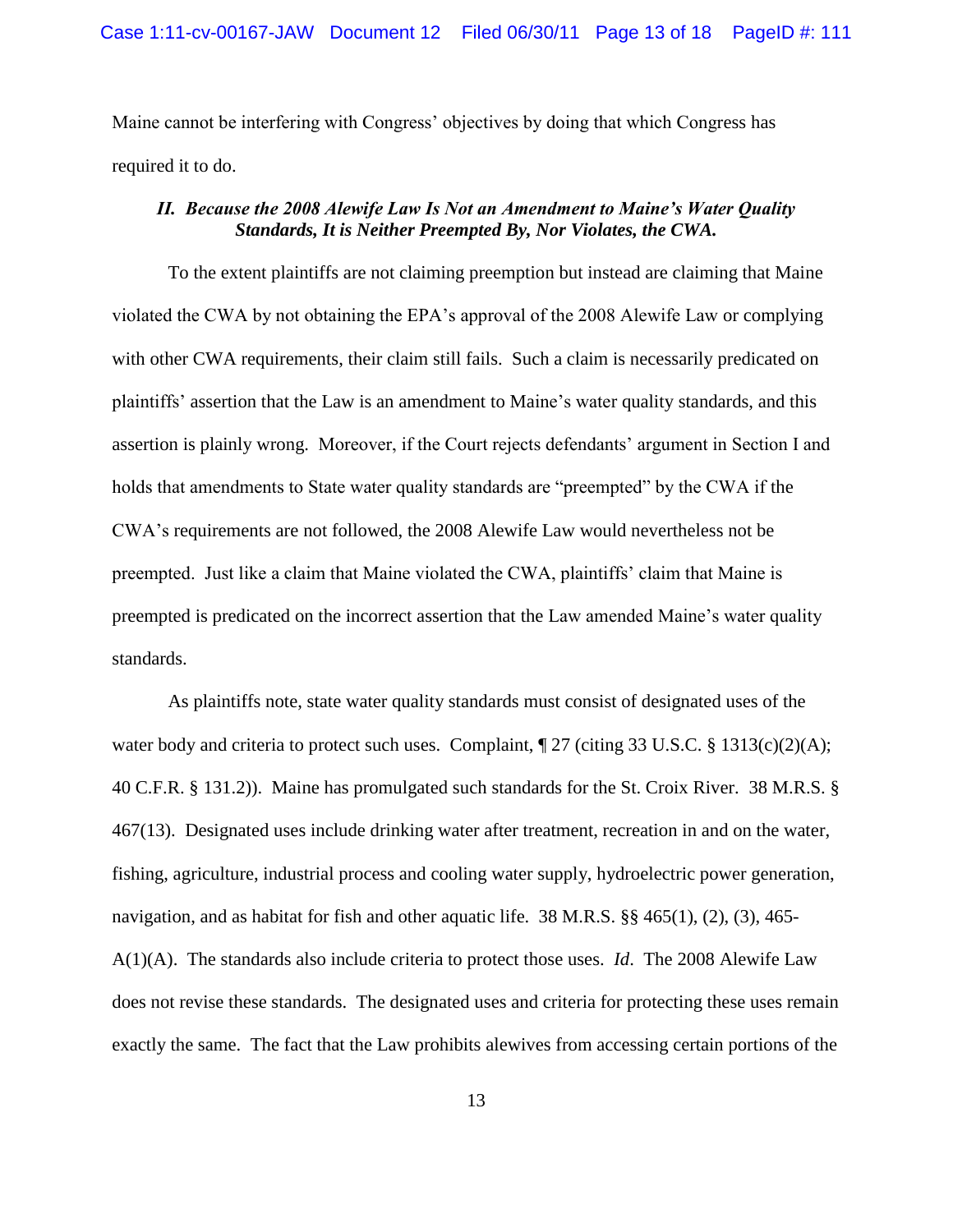river does not alter or amend those water quality standards. It is simply a routine exercise of the State"s police powers – in this case, its power to regulate wildlife within the State.

Plaintiffs' argument that such an exercise of the State's police powers is a revision to a water quality standard would lead to absurd results. For example, fishing is a designated use, but it could not possibly be the case that a state law prohibiting fishing on a waterway (for example, to protect a particular species) must be submitted to the EPA as a revision to a water quality standard. Similarly, recreation is a designated use, but presumably a State would not need to submit to the EPA a law prohibiting the use of jet skis on a particularly scenic waterway. Another designated use is agriculture, but there is no reason to suspect that a state law limiting irrigation withdrawals to prevent dewatering must be approved by the EPA. Undoubtedly, States routinely exercise these and other police powers over waterways for which they have promulgated water quality standards. Here, the 2008 Alewife Law is an effort to achieve a balance between particular competing fish populations, which is a classic state wildlife management prerogative. Maine is not aware of a single case in which a court has held that a state law managing wildlife or imposing restrictions on specific uses of a waterway is somehow a revision of a water quality standard that must be submitted to the EPA for review and approval.

Because the 2008 Alewife Law is not a revision to Maine"s water quality standards, it neither violates, nor is preempted by, the CWA.

## *III. Even if the 2008 Alewife Law Is a Revision to Maine's Water Quality Standards, Plaintiffs Do Not Have a Cause of Action Against Maine for Any Alleged Violations of the CWA's Requirements.*

"[T]he fact that a federal statute has been violated and some person harmed does not automatically give rise to a private cause of action in favor of that person." *Cannon v. University of Chicago*, 441 U.S. 677, 688 (1979). Rather, if the statute does not expressly provide for a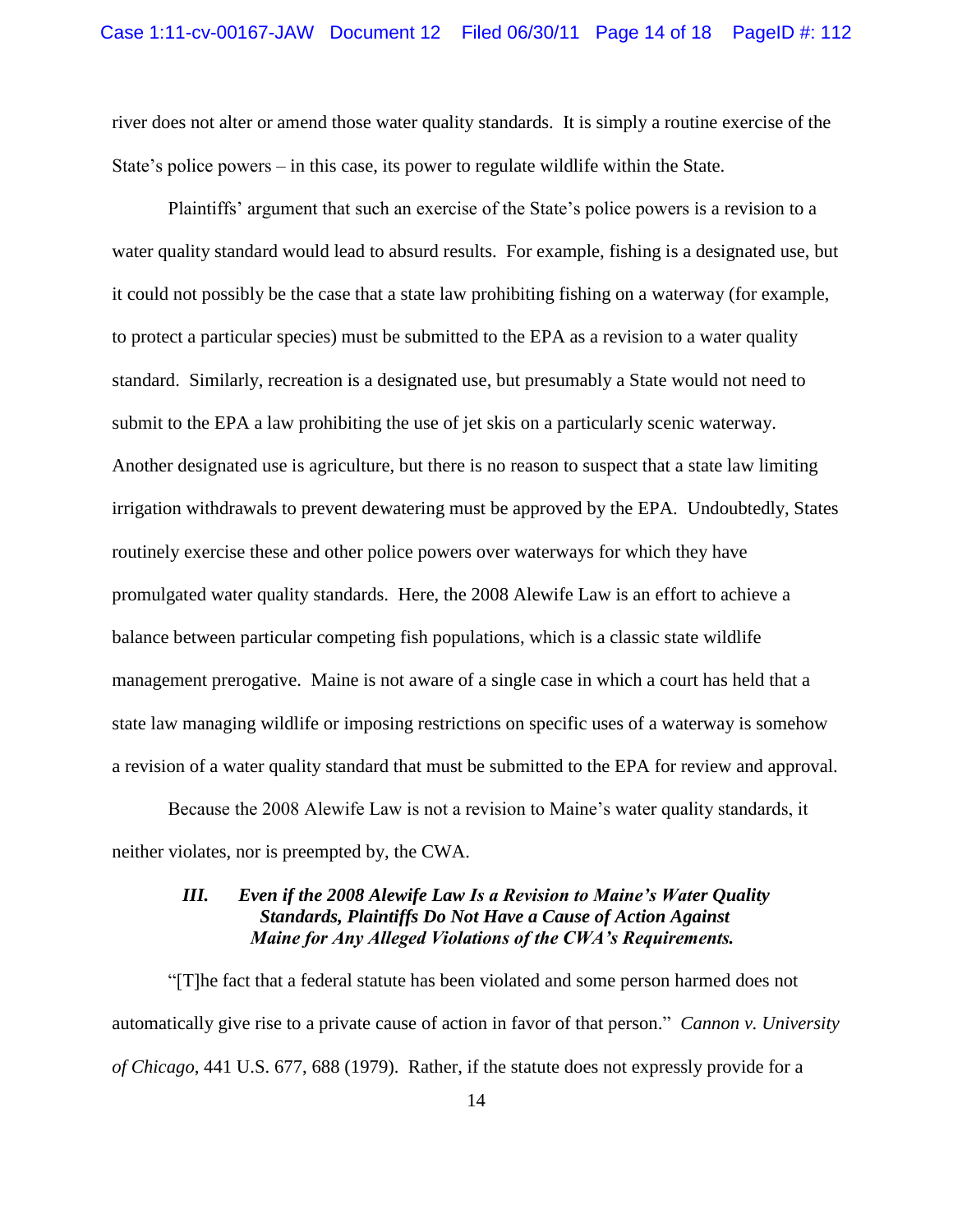private right of action, a right of action exists only if one can be inferred from the statute. *See, e.g., Thompson v. Thompson*, 484 U.S. 174, 179 (1988). The CWA does not expressly authorize private plaintiffs to sue States for allegedly failing to amend their water quality standards in conformance with the CWA"s requirements. In *Middlesex County Sewerage Authority v. National Sea Clammers Ass'n*, 453 U.S. 1, 13 (1981), the Supreme Court held that there are no implied private causes of action to enforce the CWA. In *Sea Clammers*, plaintiffs brought suit against various entities for allegedly discharging waste into New York Harbor and the Hudson River in violation of, inter alia, the CWA. *Sea Clammers*, 453 U.S. at 4-5. The Court found that the CWA contains "unusually elaborate enforcement provisions," including a citizen suit provision and a provision allowing "any interested person" to seek judicial review of various actions by the EPA. *Id*. at 14. The Court held that "[i]n view of these elaborate enforcement provisions," and "[i]n the absence of strong indicia of a contrary congressional intent," it was "compelled to conclude that Congress provided precisely the remedies it considered appropriate." *Id*. at 14-15. Accordingly, "private remedies in addition to those expressly provided [in the CWA] should not be implied." *Id*. at 18; *see also Templeton Bd. of Sewer Com'rs. v. American Tissue Mills of Massachusetts, Inc., 352 F.3d 33, 37 (1<sup>st</sup> Cir. 2003); <i>Board of Trustees of Painesville Tp. v. City of Painesville, Ohio, 200 F.3d 396, 399-400 (6<sup>th</sup> Cir. 1999)* ("Section 1365 is the Clean Water Act's citizen suit provision and is the sole avenue of relief for private litigants seeking to enforce certain enumerated portions of the statute.").

Here, plaintiffs are arguing that the State violated the CWA by 1) not submitting the 2008 Alewife Law to the EPA as required by 33 U.S.C. §  $1313(c)(2)(A); 2)$  not performing a Use Attainability Analysis as required by 40 C.F.R. § 131.10(g)-(j); and 3) allegedly eliminating existing uses and weakening water quality standards in violation of the State's "anti-degradation"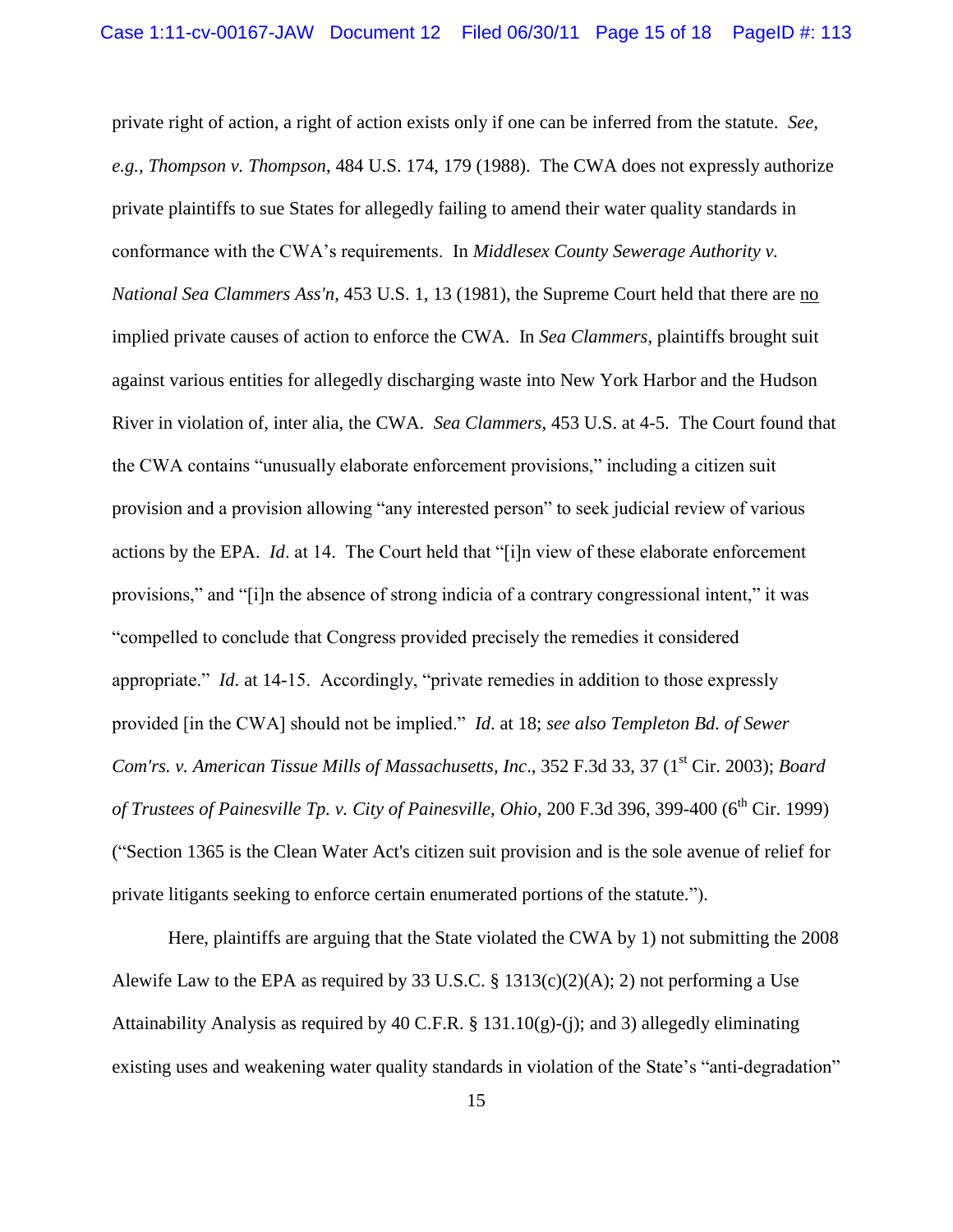policy. Complaint, ¶¶ 68-70. There is nothing in the CWA, though, that authorizes the plaintiffs to bring such claims against Maine, and Maine is aware of no case in which private individuals successfully sued a State for promulgating or amending water quality standards without complying with the CWA"s requirements. Plaintiffs simply do not have a cause of action against Maine. $3$ 

This is not to say that the plaintiffs are without a remedy. Pursuant to 30 U.S.C. §  $1365(a)(2)$ , "any citizen may commence a civil action . . . against the [EPA] where there is alleged a failure of the [EPA] to perform any act or duty under [the CWA] which is not discretionary with the [EPA]." At least one court has recognized that if a State declines to submit an amended water quality standard for approval, the EPA nevertheless could have a mandatory duty to review it. *Miccosukee Tribe of Indians of Florida v. EPA*, 105 F.3d 599, 602- 03 (11<sup>th</sup> Cir. 1997);<sup>4</sup> see also American Wildlands v. Browner, 260 F.3d 1192, 1196 (10<sup>th</sup> Cir. 2001) (plaintiff filed suit against the EPA alleging that it failed to take timely action to approve

 $\overline{a}$ 

<sup>&</sup>lt;sup>3</sup> When a plaintiff sues in federal court under a federal statute that does not confer an express or implied cause of action, the lawsuit is properly dismissed for failure to state a claim under Fed. R. Civ. P. 12(b)(6). *Arroyo-Torres v. Ponce Federal Bank, F.B.S.*, 918 F.2d 276, 280 (1 st Cir. 1990); *Sagoma Plastics, Inc. v. Gelardi*, 366 F.Supp.2d 185, 190 (D. Me. 2005); *see also Northwest Airlines, Inc. v. County of Kent, Mich*., 510 U.S. 355, 365 (1994). <sup>4</sup> In some respects, *Miccosukee Tribe* is similar to the present case. There, Florida enacted the Everglades Forever

Act, and plaintiff alleged that the Act effectively changed Florida"s water quality standards and should have been submitted to the EPA for approval. 105 F.3d at 600-02. Florida denied that the Act changed its water quality standards and claimed that EPA approval was thus not necessary. *Id*. at 601. Plaintiff sued the EPA to compel it to treat the Act as a change in state water quality standards. *Id*. The court found that under the CWA, the EPA "has a mandatory duty to review any new or revised state water quality standards," and that a change in standards could invoke this duty even if the state fails to submit them to the EPA. *Id*. at 602-03. The court held that the district court was required to determine whether the Florida Act was a revised water quality standard. *Id*. at 603. On remand, the district court held that the Act was a change to Florida"s water quality standards and remanded the matter to the EPA so that it could either approve or disapprove the change. *Miccosukee Tribe of Indians of Florida v. U.S.*, 1998 WL 1805539, \*18-19 (S.D. Fla. 1998). Of course, the principal difference is that in *Miccosukee Tribe*, the plaintiff properly sued the EPA, while here plaintiffs improperly sued the State. *See also Florida Public Interest Research Group Citizen Lobby, Inc. v. EPA*, 386 F.3d 1070, 1090 (11th Cir. 2004) (in a lawsuit against the EPA under the CWA"s citizen suit provision, district court was required to determine whether state law "had the practical effect of loosening Florida"s water quality standards").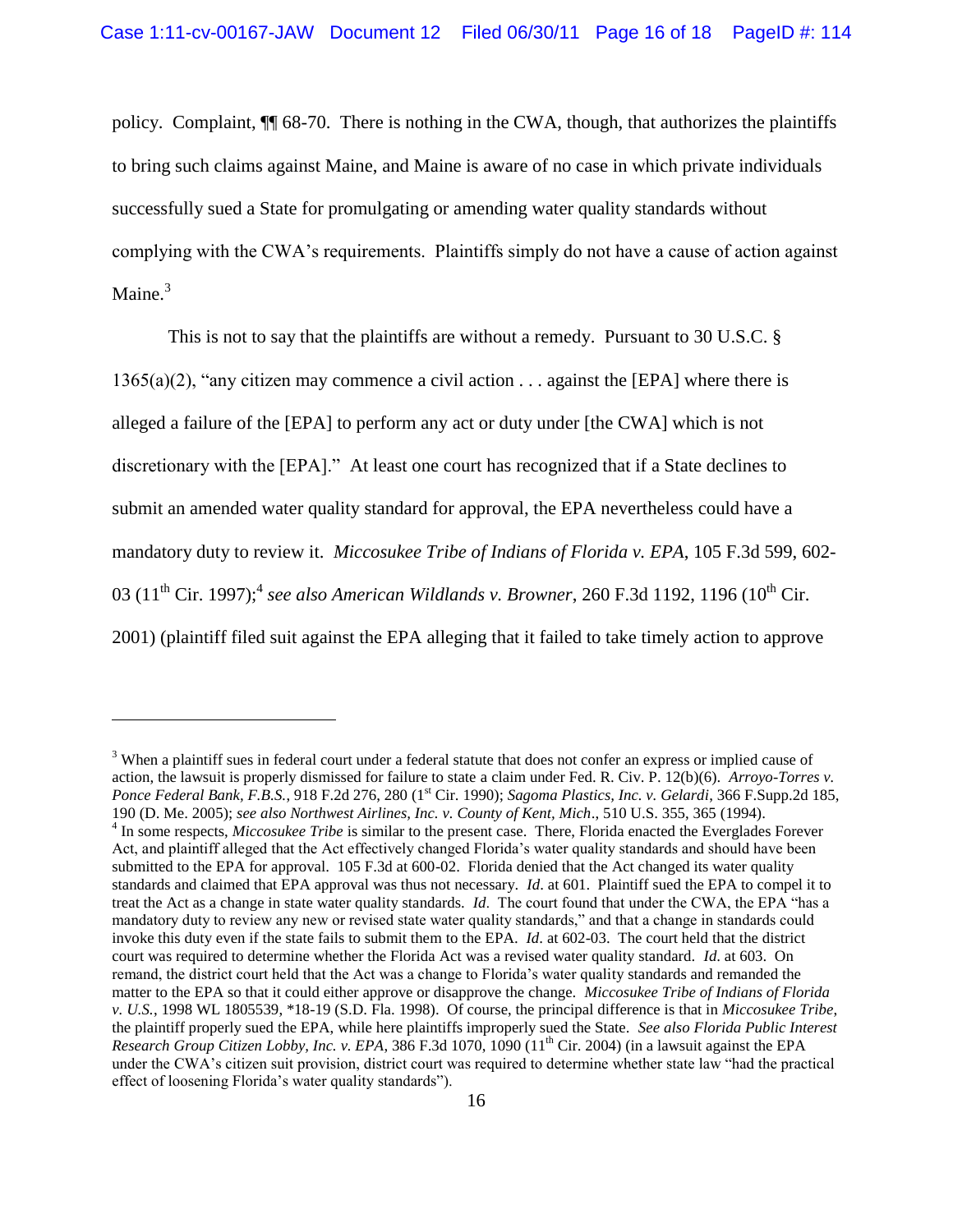or disapprove state"s new and revised water quality standards); *Northwest Environmental Advocates v. EPA*, 268 F.Supp.2d 1255, 1260 -61 (D. Or. 2003) (if state fails to submit a new proposal within 90 days of EPA"s rejection of a water quality standard, the EPA has a nondiscretionary duty to promulgate a standard). So, while plaintiffs do not have a cause of action against Maine, a cause of action might lie against the EPA if the 2008 Alewife Law were in fact a change in Maine"s water quality standards. *See Miccosukee Tribe of Indians of Florida v. U.S.*, 1998 WL 1805539, \*18-19 (S.D. Fla. 1998).

## **Conclusion**

For the reasons set forth above, the State respectfully requests that the Court dismiss plaintiffs" Complaint.

DATED: June 30, 2011 Respectfully submitted,

WILLIAM J. SCHNEIDER Attorney General

/s/ Christopher C. Taub CHRISTOPHER C. TAUB Assistant Attorney General Six State House Station Augusta, Maine 04333-0006 Tel. (207) 626-8800 Fax (207) 287-3145 Christopher.C.Taub@maine.gov